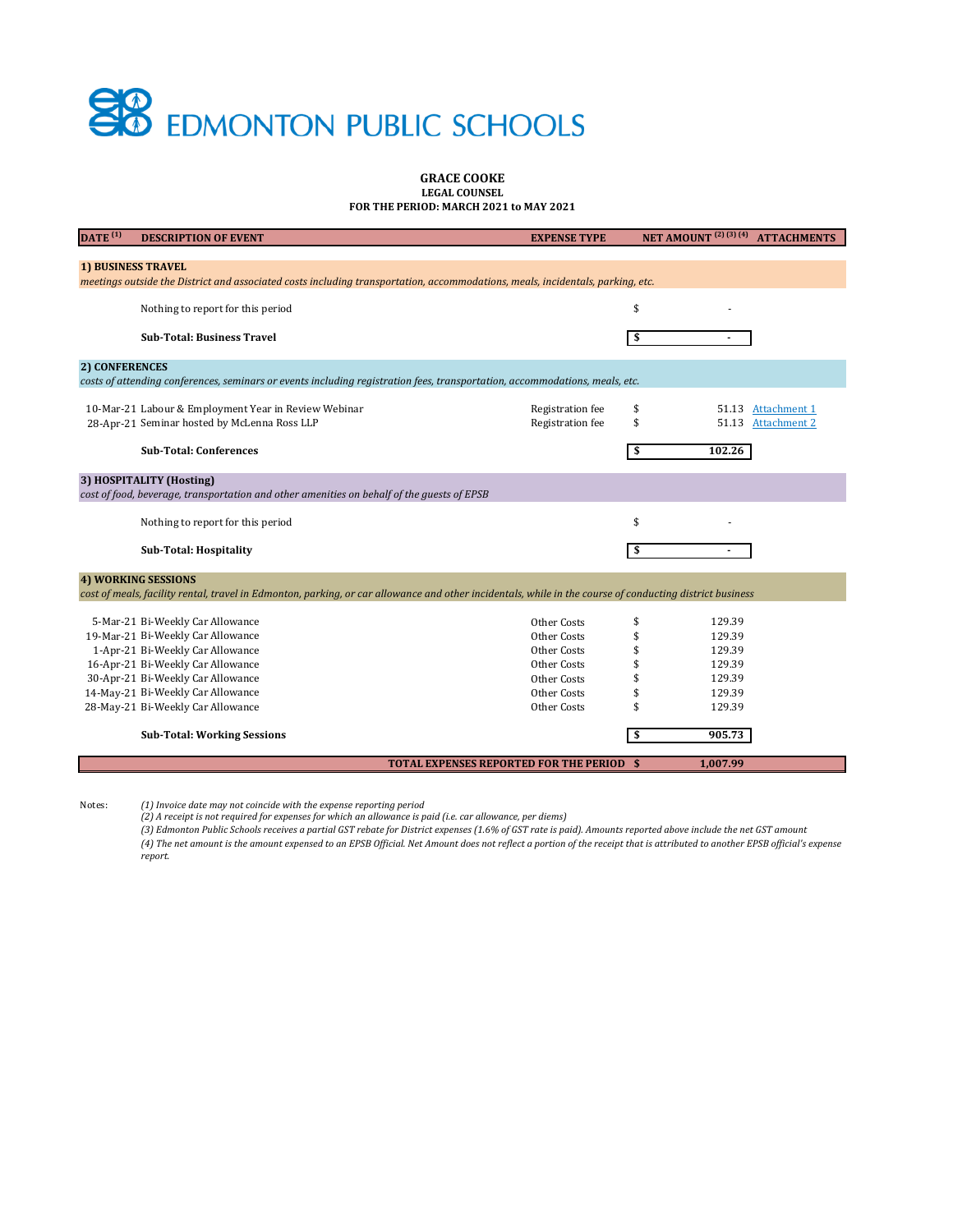Processed By

McLennan Ross LLP 600 McLennan Ross Building 12220 Stony Plain Road Edmonton, AB, T5N 3Y4, Canada Phone: 780.482.9315



DotCom Your Event

## Event Fees (McLennan Ross Labour & Employment Year in Review)

Registration Fee x [1] @ \$50.00 CAD each

|                    | \$50.00 CAD |
|--------------------|-------------|
| <b>Subtotal</b>    | \$50,00 CAD |
| 5% GST (865238042) | \$2.50 CAD  |
| Total              | \$52.50 CAD |
| Paid               | \$52.50 CAD |
| <b>Balance Due</b> | \$0.00 CAD  |

## **Grace Cooke**

| MRLabourYIR21-F472Q                                                                                       |
|-----------------------------------------------------------------------------------------------------------|
| 2/11/2021 12:42:46 PM                                                                                     |
| <b>Edmonton Public Schools</b>                                                                            |
| General Counsel                                                                                           |
| Please select a session to attend live for Breakout Session #1.<br><b>Employment Standards in Alberta</b> |
| Please select a session to attend live for Breakout Session #2.<br>Labour Code                            |
| Yes                                                                                                       |
| Edmonton Public Schools, Centre for Education, One Kingsway                                               |
| Edmonton                                                                                                  |
| Alberta                                                                                                   |
| T5H 4G9                                                                                                   |
|                                                                                                           |

## Latest Transactions (online only)

MRLabourYIR21-F472Q-1

2/11/2021 1:18:28 PM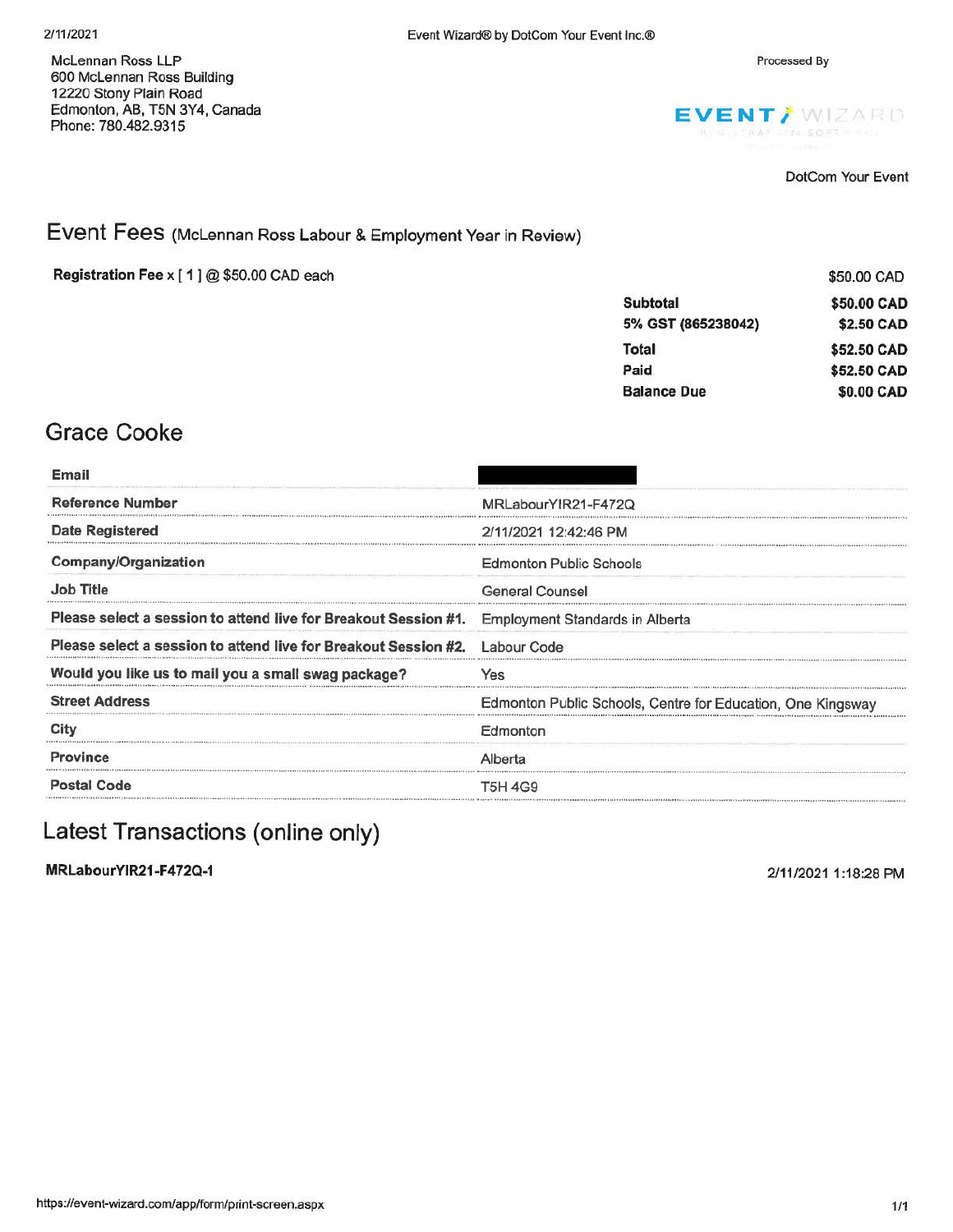Success | Event Wizard®



# MCLENNAN ROSS

## **LEGAL COUNSEL**

## Labour & Employment Year in Review Webinar

**Register Now** 

## **Transaction Successful**

Clink here to new your securit & event into

## **Payment Details**

| <b>Transaction Type</b> | Purchase              |
|-------------------------|-----------------------|
| <b>Reference Number</b> | MRLabourYIR21-F472Q-1 |
| Date & Time             | 2/11/2021 1:18:28 PM  |
| <b>Card Type</b>        | MasterCard            |
| <b>Card Number</b>      |                       |
| <b>Expiration Date</b>  | **/**                 |

Processed By



Toll Free: (877) 778-7873

#### The charges will appear as **DotCom Your Event** on your credit card statement.

## **Event Fees**

Registration Fee x [1] @ \$50.00 CAD each \$50.00 CAD Subtotal \$50.00 CAD 5% GST (865238042) \$2.50 CAD

| <b>Total</b>          | \$52.50 CAD |
|-----------------------|-------------|
| <b>Paid This Time</b> | \$52.50 CAD |
| <b>Total Paid</b>     | \$52.50 CAD |
| <b>Balance Due</b>    | \$0.00 CAD  |
|                       |             |